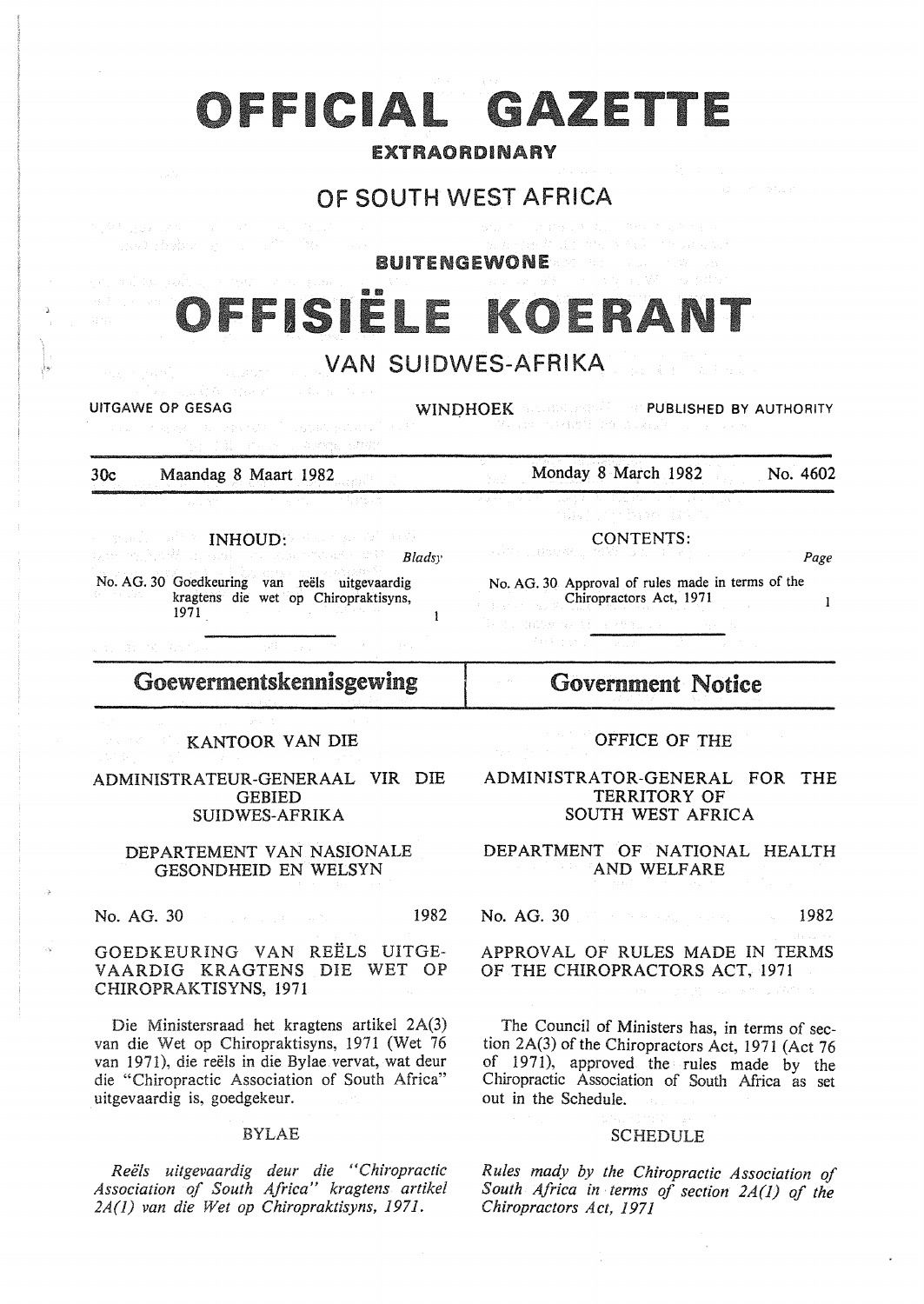#### *W oordomskrywings*

- l. Tensy uit die samehang anders blyk beteken in hierdie Bylae -
	- (i) "aangewese beampte" die beampte in die Departement van Gesondheid, Welsyn en Pensioene wat deur die Minister van Gesondheid, Welsyn en Pensioene ooreenkomstig artikel 2 van die Wet aangewys is; (vi)
	- (ii) "chiropraktisyn" 'n persoon wie se naam op die lys verskyn; (iv)
	- (iii) "Departement" die Departement van Gesondheid, Welsyn en Pensioene; (v)
	- (iv) "geneesheer" 'n geneesheer soos in die Wet op Geneeshere, Tandartse en Aanvullende Gesondheidsberoepe, 1974 (Wet 56 van 1974), omskryf; (viii)
	- (v) "lys" die lys in die Wet genoem; (vii)
	- (vi) " 'n noodgeval" 'n geval wat die die chiropraktisyn op die betrokke tydstip opreg glo 'n noodgeval is ongeag of dit later so blyk te wees of nie; (ii)
	- (vii) "Vereniging" die Chiropractic Association of South Africa; (iii)
	- (viii) "Wet" die Wet op Chiropraktisyns, 1971 (Wet 76 van 1971), soos gewysig, (i)

#### *S trajbepalings*

2. 'n Chiropraktisyn wat die volgende reëls oortree of nie daaraan voldoen nie, is skuldig aan 'n misdryf en stel hom bloot aan  $-$ 

. (a) 'n boete van hoogstens R50 by 'n eerste skuldigbevinding; en

(b) 'n boete van hoogstens RIOO by 'n tweede of daaropvolgende skuldigbevinding.

*Gedrag teenoor die publiek* 

3. 'n Chiropraktisyn mag  $-$ 

(a) nie gedurende die ondersoek of behandeling van 'n pasient enige handeling wat immoreel is, verrig nie;

(b) hom nie op 'n manier gedra wat nie by sy beroep pas of sy beroep in 'n ongunstige lig plaas nie;

#### *Definitions*

l. In this Schedule, unless the context indicates otherwise -

- (i) "Act means the Chiropractors Act, 1971 (Act 76 of 1971), as amended; (viii)
- (ii) "An emergency'' means a case which the chiropractor genuinely believes at the time to be an emergency, whether or not this later proves to be so; (vi)
- (iii) "Association" means the Chiropractic Association of South Africa; (vii)
- (iv) "chiropractor" means a person whose name appears on the list; (ii)
- (v) "Department" means the Department of Health, Welfare and Pensions; (iii)
- (vi) "designated officer" means the officer in the Department of Health, Welfare and Pensions designated by the Ministers of Health, Welfare and Pensions in terms of section 2 of the Act; (i)
- (vii) "list" means the list referred to in the Act;  $(v)$
- (viii) "Medical practitioner" means a medical practitioner as defmed in the medical Dental and Supplementary Health Service Professions Act, 1974 (Act 56 of 1974). (iv)

#### *Penalties*

2. A chiropractor who contravenes or fails to comply with the following rules shall be guilty of an offence and liable -

(a) on a first conviction, to a fine not exceeding R50; and

(b) on a second or subsequent conviction, to a fine not exceeding R 100.

#### *Conduct towards the public*

3. A chiropractor shall not -

(a) during the examination or treatment of a patient. perform any act which is immoral;

(b) conduct himself in a manner not befitting his profession or which reflects unfavourably on his profession;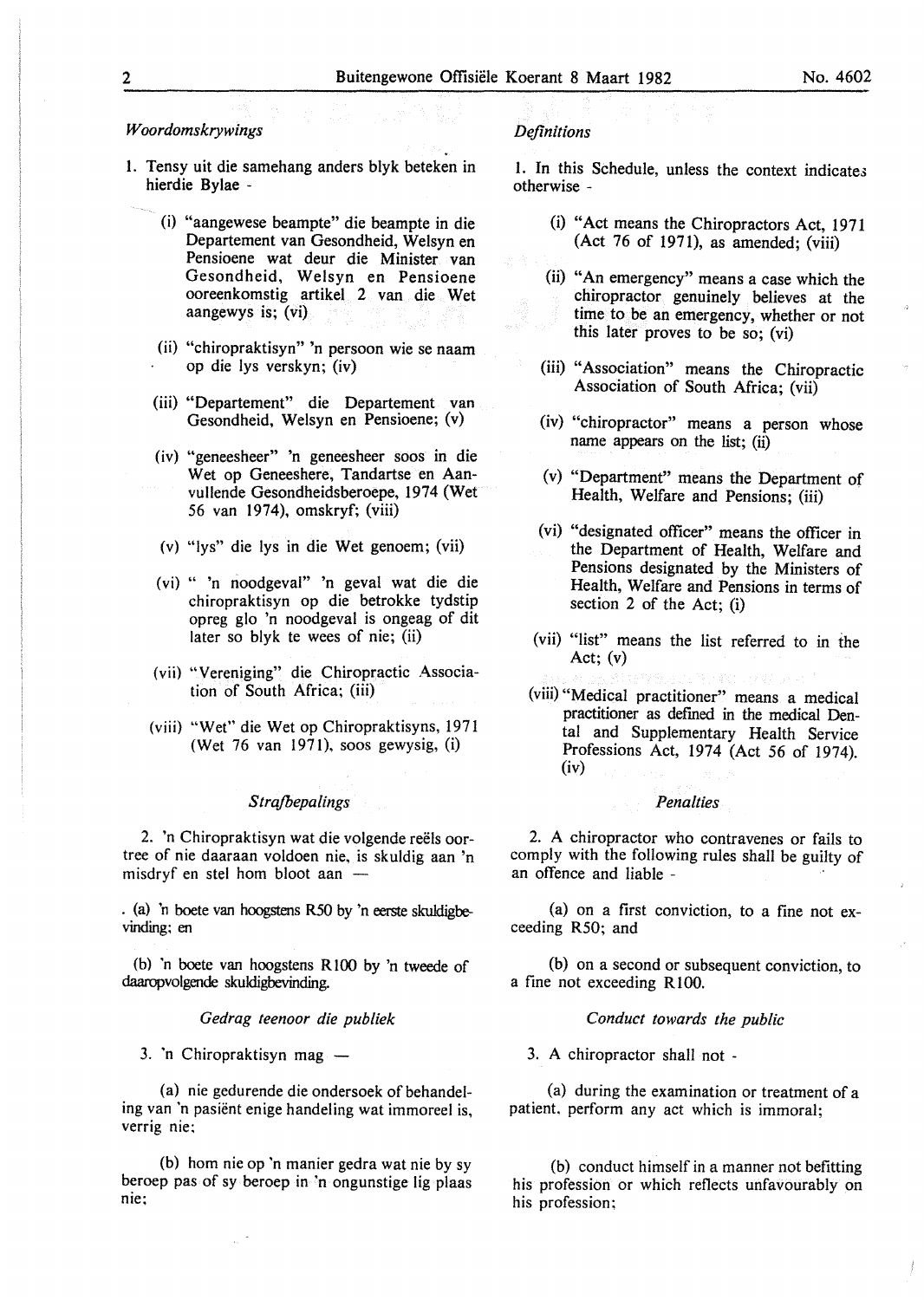(c) nie 'n pasient wie se gesondheid agteruitgaan, vir 'n onbepaalde tyd behandel sonder om by die pasient (of iemand wat behoorlik vir so 'n pasient optree) aan te beveel dat hy 'n geneesheer raadpleeg nie;

(d). geen professionele handeling waarvoor hy onvoldoende opleiding en/of ongenoegsame ondervinding besit, uitvoer nie, behalwe as dit 'n noodgeval is;

(e) nie kennis van 'n pasient se geval, betsy vir sy eie of iemand anders se geldelike gewin, verdraai, wanvoorstel of misbruik nie;

(f) nie 'n pasient (of iemand wat behoorlik vir so 'n pasient optree) wat begerig is om die opinie van of behandeling deur 'n praktisyn geregistreer by die Suid-Afrikaanse Geneeskundige en Tandheelkundige Raad of die Departement te verkry, verhinder of probeer verhinder om dit te doen nie;

(g) nie professionele handelinge ten opsigte van pasiente onder onbehoorlike toestande verrig nie, uitgesonderd in 'n noodgeval;

(h) nie 'n professionele handeling op nalatige wyse ten opsigte van 'n pasient verrig nie;

(i) nie terwyl hy onder die invloed van of aangetas is deur sterk drank of dwelmmiddels van watter aard ook al of terwyl hy daarvan bewus is dat hy aan 'n aansteeklike of besmetlike siekte ly, 'n pasient behandel nie.

#### *Advertering*

4. (1) Behoudens die bepalings van subreel (2) mag 'n chiropraktisyn nie sy praktyk adverteer nie. Die volgende word as advertering beskou:

(a) Advertering in enige vorm hoegenaamd, betsy in die pers, by wyse van betaalde advertensie of onderhoud, deur middel van die radio of televisie, biljette of plakkate of enige ander middel, insluitende die gebruik van vet letters in gidse, of deur 'n geldelike belang te he, betsy in die vorm van 'n vaste salaris of andersins, in siektebystandsklubs of -verenigings wat in die lekepers of by wyse van omsendbriewe of kaartjies of op enige ander wyse adverteer om lede of pasiënte te verkry;

(b) die lewering van 'n toespraak of lesing oor 'n proffesionele onderwerp wat gewoonweg by 'n kollege vir chiropraktyk gedoseer word, met die doel om 'n studente- of lekebyeenkoms in die voormelde onderwerp te onderrig: Met dien

(c) attend indefinitely a patient whose state of health is deteriorating, without recommending to the patient (or a person properly acting for such patient) that he consult a medical practitioner;

(d) except in an emergency, perform professional acts for the performance of which he is inadequately trained and/or insufficiently experienced;

(e) distort, misrepresent or misuse knowledge of a patient's case for monetary gain, either for himself or for someone else;

(f) prevent or attempt to prevent a patient (or a person properly acting for such patient) who wishes to seek the opinion of or treatment by a practitioner registered with the South African Medical and Dental Council or the Department from so doing;

(g) perform professional acts on patients under improper conditions, except in an emergency;

(h) perform on a patient a professional act in a negligent manner;

(i) attend a patient while under the influence of or while affected by alcohol or drugs of any nature, or while knowingly suffering from an infectious or contagious disease.

#### *Advertising*

4. (1) Subject to the provisions of subrule (2), a chiropractor shall not advertise his practise. The following shall be regarded as advertising:

(a) Advertising in any form whatsoever, whether in the press, by means of any paid advertisement or interview, through the medium of the radio or television, by hand bill or poster or by any other means, including the use of bold type in directories, or having a financial interest, whether in the form of a fixed salary or otherwise, in sick benefit clubs or associations which advertise for members or patients in the lay press, or by circular, or card, or in any other manner.

(b) Delivering an address or lecture on a professional subject normally taught at a chiropractic college with the object of tutoring a student or lay assembly in the aforementioned subject: Provided that this rule shall not apply to any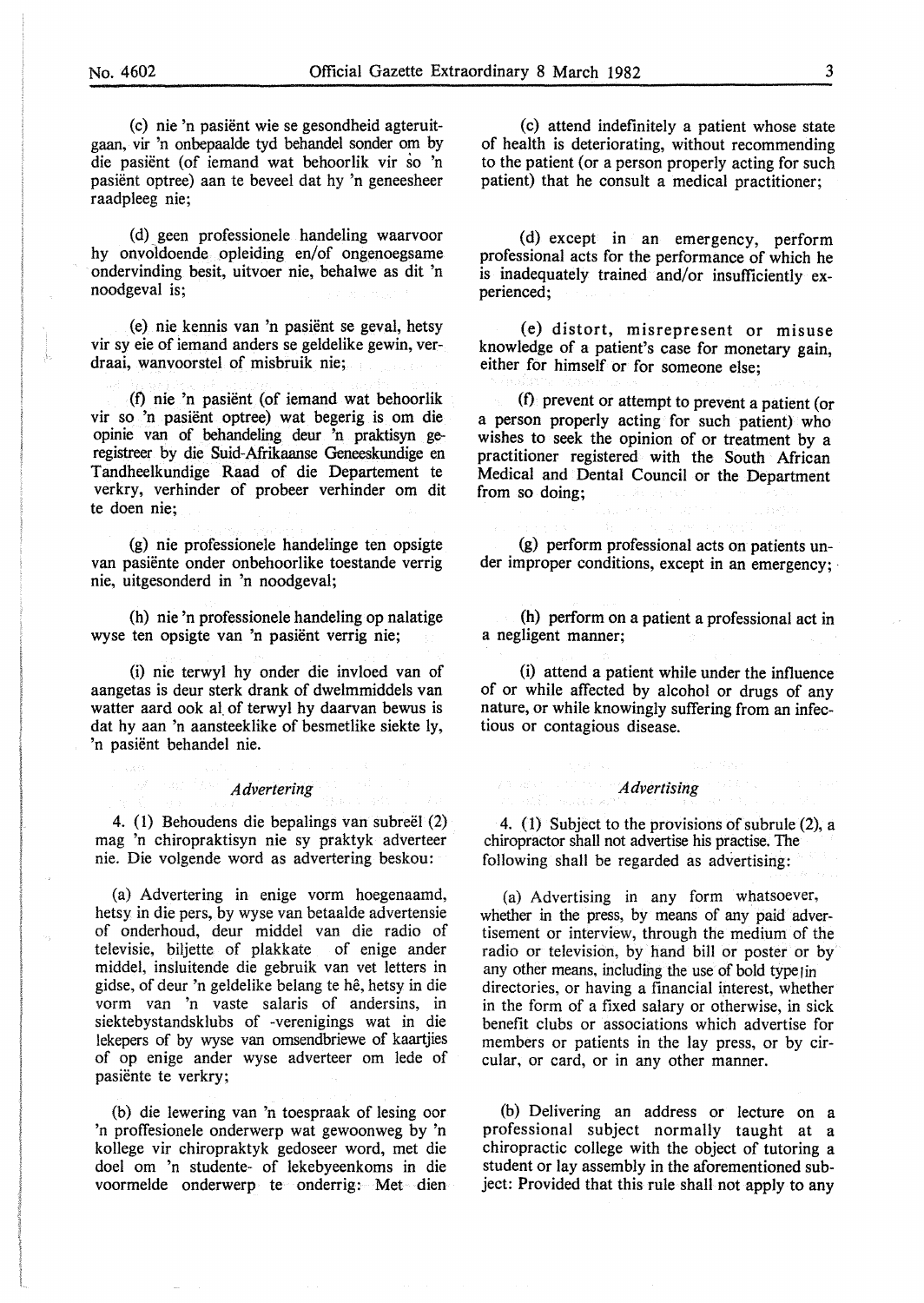verstande dat hierdie reël nie van toepassing is nie op enige lesing of toespraak oor 'n professionele onderwerp wat met die skriftelike goedkeuring van die Uitvoerende Raad van die Vereniging gelewer is;

(c) druk op koeverte wat in sy praktyk gebruik word van enige ander inligting as sy naam en die woorde "Ingeskrewe Chiropraktisyn" en 'n adres vir terugsending ingeval dit nie afgelewer is nie;

(d) die gebruik van enige metode om sy woonplek of spreekkamers aan te dui, uitgesonderd een naamplaat nie groter as 350 mm x 250 mm nie, sonder die voorafverkreë skriftelike goedkeuring van die Uitvoerende Raad van die Vereniging. Die naamplaat moet die naam van die chiropraktisyn en die woorde "Ingeskrewe Chiropraktisyn" ophe. In die geval waar daar na 'n nuwe perseel getrek word, mag die naam en die nuwe adres van die chiropraktisyn vir 'n tydperk van hoogstens 12 maande op redelike sigbare wyse vertoon bly. Professionele naamplate word nie op 'n plek toegelaat nie, tensy 'n chiropraktisyn werklik daar woon of praktiseer;

(e) die gebruik van die naamplaat van 'n afgetrede vennoot of voorganger vir 'n tydperk Ianger as 12 maande. (Na 12 maande kan die woorde "opvolger van" vir 'n tydperk van hoogstens 24 maande gebruik word.)

(2) Die volgende word nie as advertering beskou nie:

(a) Die versending van 'n kennisgewing dat daar met 'n praktyk begin is, aan persone wat by die Departement of die Suid-Afrikaanse Geneeskundige en Tandheelkundige Raad geregistreer is, mits elke mededeling die naam van die praktisyn aan wie dit gerig word. bevat en in 'n koevert versend word;

(b) mededelings van adresverandering, ontbinding van vennootskap en iets dergliks aan bona fide-pasiente. mits elke mededeling die naam van die pasient aan wie die gerig word, bevat en in 'n koevert versend word;

(c) die publikasie in die amptelike telefoongids, in gewone druk. van die chiropraktisyn se naam en beroep en die van sy vennoot. sy huis- en spreekkameradres en een of meer telefoonnommers en spesiale telefoonnommers ingeval geen antwoord by die gewone telefoonnommers gekry kan word nie;

(d) toelating van die publikasie. onder sy naam en professionele kwalifikasies. van artikels in vaktydskrifte. wetenskaplike referate en boeke vir gebruik deur die beroepe en deur studente;

lecture or address on a professional subject given with the sanction in writing of the Executive Council of the Association.

(c) Printing on envelopes used in his practice any information other than his name, the words "Enrolled Chiropractor" and a return address in case of non-delivery.

(d) Using any means of indicating his place of residence or consulting rooms other than one nameplate, which shall not exceed 350 x 250 mm in size, without the prior sanction in writing of the Executive Council of the Assosiation. The nameplate shall incorporate the chiropractor's name and the words "Enrolled Chiropractor". Where the chiropractor moves to new premises, his name and new address may remain in reasonable evidence for a period not exceeding 12 months. Professional nameplates are not allowed at any place unless a chiropractor actually resides or practices at such place.

(e) Using the nameplate of a retired partner or predecessor for a period exceeding 12 months. (After 12 months, the term "successor to" may be used for a period not exceeding 24 months.)

(2) The following shall not be\_ regarded as advertising:

(a) Sending a notification of having commenced practice to persons registered with the Department or the South African Medical and Dental Council, provided that each communication shall bear the name of the practitioner to whom it is addressed and shall be enclosed in an envelope.

(b) Communicating with bona fide patients to advise them of any change of address, dissolution of partnership and the like, provided that each communication shall bear the name of the patient to whom it is directed and shall be enclosed in an envelope.

(c) Publishing in the official telephone directory, in ordinary type, the chiropractor's name and profession and that of his partner, the address of his home and consulting rooms and one or more telephone numbers and special telephone numbers in case of no reply from the usual telephone numbers.

(d) Permitting the publication under his name and professional qualifications of articles in professional journals, scientific papers and books for use by the professions and by students.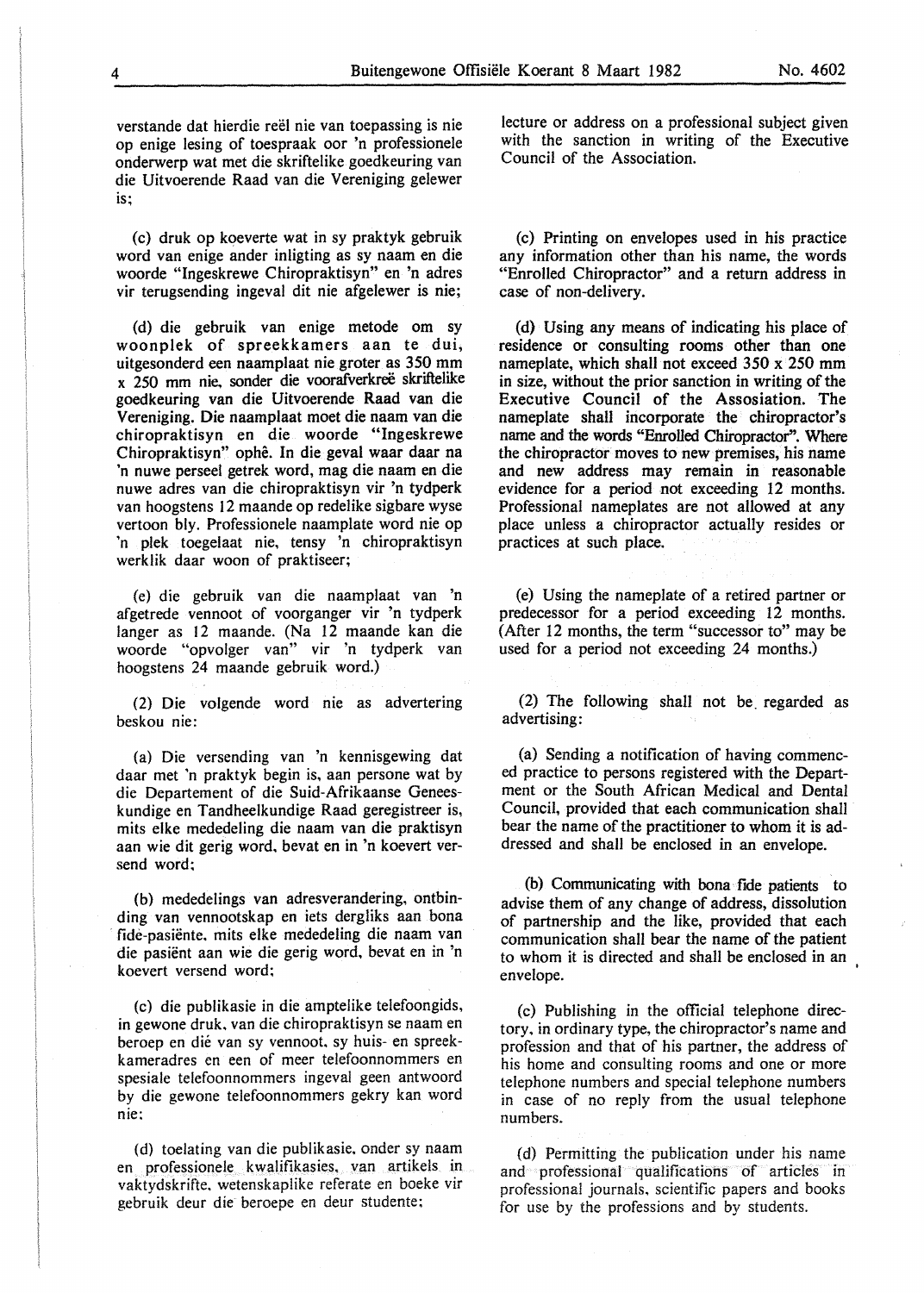(e) toelating van die publikasie, onder sy eie naam sonder vermelding van professionele kwalifikasies, van nie-professionele boeke en nieprofessionele artikels in die lekepers.

#### *B esigheidsadvertensies*

#### 5. 'n Chiropraktisyn mag nie -

(a) toelaat dat sy naam of die naam van sy professionele praktyk gebruik word in verband met advertensies vir uitrusting, instrumente, toestelle, verbandgoed, dranke, toilet- of voedingspreparate of enige ander dergelike produkte in die pers of elders nie;

(b) toelaat dat sy naam gebruik word as deel van die naam van 'n professionele praktyk uitgeoefen of bestuur deur enige maatskappy of 'n persoon wat nie 'n chiropraktisyn is nie;

(c) toelaat dat sy naam gepubliseer word inverband met advertensies of beroepe op die publiek ten behoewe van siektebystandsverenigings of dergelike handelsorganisasies nie.

#### *Werwing en lok van pasiënte*

6. Chiropraktisyn mag nie persoonlik of deur bemiddeling van agente of op enige ander manier pasiente werf of lok nie.

#### *Gelde kommissie en vennootskappe*

7. 'n Chiropraktisyn mag nie -

(a) 'n kommissie of beloning, geldelik of andersins, aanneem -

(i) van vervaardigers van of handelaars in uitrusting, instrumente, toestelle en materiale nie; of

(ii) van enige persoon as vergoeding vir die aanbeveling van dienste of ware aan pasiente nie;

(b) 'n kommissie of beloning, geldelik of andersins, betaal of enige geskenk van enige persoon ontvang vir die aanbeveling van pasiente nie;

(c) gelde dee! met enige persoon wat nie eweredig deelgeneem het aan die dienste waarvoor die gelde gevorder word nie (digotomie).

#### *Verberging*

#### 8. 'n Chiropraktisyn mag nie -

or<br>Skrivati

(a) enige persoon wie se naam nie op die lys verskyn nie. in diens neem as 'n assistent of locum tenens of in vennootskap met enige sodanige persoon tree nie:

(e) Permitting the publication, under his name but without an indication of professional qualifications, of non-professional books and nonprofessional articles in the lay press.

#### *Business advertisements*

5. A chiropractor shall not -

(a) permit his name or the name of his professional practice to be used in connection with advertisements for equipment, instruments, appliances, dressings, beverages, toilet or dietary preparations or any· other similar products, in the press or anywhere else;

(b) permit his name to be used as part of the title of a professional practice carried on or managed by any company or by a person who is not a chiropractor;

(c) permit the publication of his name in connection with advertisements or appeals to the public on behalf of sick benefit societies or similar commercial organisations.

#### *Canvassing and touting*

6. A chiropractor shall not canvass or tout for patients, either personally or through agents or in any other manner.

#### *Fees, commissions and partnerships*

7. A chiropractor shall not -

(a) accept a commission or reward, monetary or otherwise -

(i) from makers of or dealers in equipment, instruments, appliances and materials; or

(ii) from any person in return for recommending services or wares to patients;

(b) pay a commission or reward, monetary or otherwise, to or receive any gift from any person, for recommending patients;

(c) share fees (dichotomy) with any person who has not taken a commensurate part in the services for which the fees are charged.

#### *Covering*

8. A chiropractor shall not -

(a) employ as an assistent or locum tenens any person whose name does not appear on the list or enter into partnership with any such person;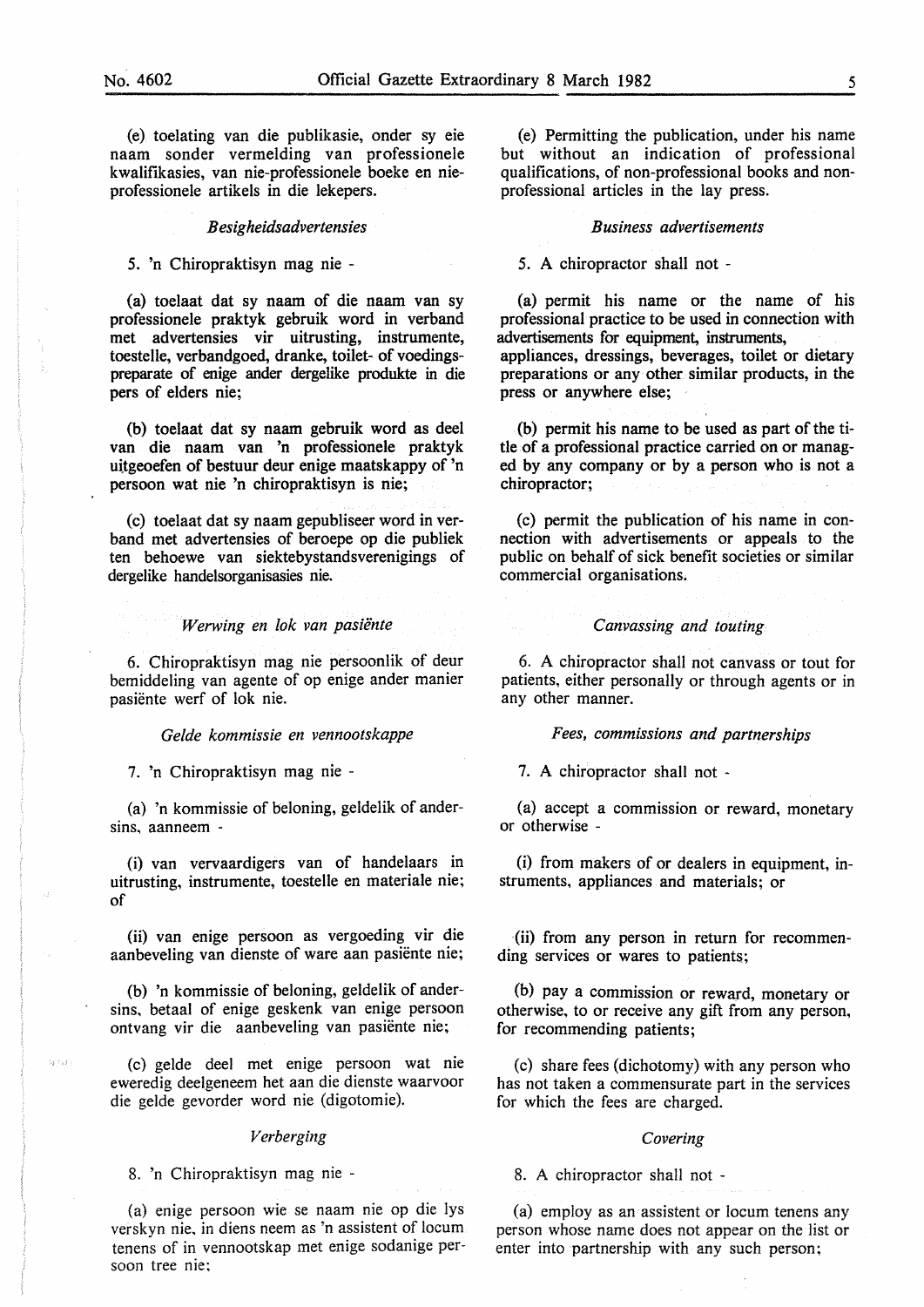(b) enige persoon wie se naam nie op die lys verskyn nie of wat nie by die Suid-Afrikaanse Geneeskundige en Tandheelkundige Raad of die Departement geregistreer is nie, raadpleeg of in kollusie of in samewerking met hom optree nie of op enige manier enige sodanige persoon help of ondersteun in onwettige praktyk nie, behalwe as dit 'n noodgeval is.

*Let Wel.* — Waar 'n chiropraktisyn in 'n noodgeval ontbied word om enige van bogenoemde persone professioneel by te staan, moet hy die voorval onmiddellik aan die Raad van die Vereniging rapporteer.

#### *A ssosiasie met !iefdadigheidsinrigtings*

9. 'n Chiropraktisyn mag nie willens en wetens professioneel op enige wyse geassosieer wees met 'n inrigting wat valslik voorgee 'n Iiefdadigheidsinrigting te wees nie.

#### *Finansiiile belang in klubs en ander genootskappe*

10. 'n Chiropraktisyn mag nie 'n geldelike belang hê, hetsy in die vorm van 'n vaste salaris of andersins, by siektebystandsklubs of -verenigings wat in die pers of by wyse van omscndbricwe of kaartjies of op enige ander wyse adverteer om lede of pasiente te verkry nie.

#### *Tender*

I I. 'n Chiropraktisyn mag nie vir voltydse, deeltydse of enige ander soort aanstelling tender me.

#### *Supersessie*

12. 'n Chiropraktisyn mag nie die plek neem van cnige ander chiropraktisyn wat beheer het oor 'n gcval oor wie hy saam met of ten behoewe van sodanigc chiropraktisyn gegaan het nie, uitgcsonderd met die toestemming van sodanige chiropraktisyn. tensy sodanige toestemming onrcdelik geweier word of geen ander hulp deur 'n chiropraktisyn beskikbaar is nie: Met dien vcrstande dat niks hierin vervat 'n chiropraktisyn bclet om 'n pasient wat op sy eie besluit om sodanige chiropraktisyn uitsluitlik te raadpleeg. vir ondersoek of behandeling aan te neem nie, nieteenstaande die feit dat hy vantevore behandel is deur die chiropraktisyn wat hom verwys het.

#### *Professione/e reputasie* t•an *persone op die gesondheidsgebied*

13. 'n Chiropraktisyn mag nie ongunstige toespelings. mondeling of by insinuasie. maak op die eerlikheid. professionele reputasie of bekwaamheid van 'n chiropraktisyn. of 'n persoon

{b) except in an emergency, consult or act in collusion or in collaboration with any person whose name does not appear on the list, or who is not registered with the South African Medical and Dental Council or the Department or in any way assist or support any such person in illegitimate practice.

*Note.* — Where a chiropractor is called in an emergency to aid any of the above-mentioned persons professionally, he must immediately report the case to the Council of the Association.

#### *Association with charitable institutions*

9. A chiropractor shall not knowingly be associated professionally in any manner with an institution which falsely purports to be a charitable institution.

#### *Financial interest in clubs and other associations*

10. A chiropractor shall not have a financial interest, whether in the form of a fixed salary or otherwise, in sick benefit clubs or associations which advertise for members or patients in the press, or by circular or card, or in any other way.

#### *Tendering*

11. A chiropractor shall not tender for a fulltime, part-time or any other type of appointment.

#### *Supersession*

12. A chiropractor shall not supersede another chiropractor who is in charge of a case which he has seen in consultation with, or on behalf of such chiropractor, except with the consent of such chiropractor, unless such consent is unreasonably withheld or no other assistance by a chiropractor is available: Provided that nothing herein contained shall preclude a chiropractor from accepting for examination or treatment a patient who decides of his own accord to consult such chiropractor exclusively, notwithstanding that he had previously been treated by the referring chiropractor.

#### *Professional reputation of persons in the field of health*

13. A chiropractor shall not cast adverse reflection. by word or implication, upon the probity or professional reputation or competence of a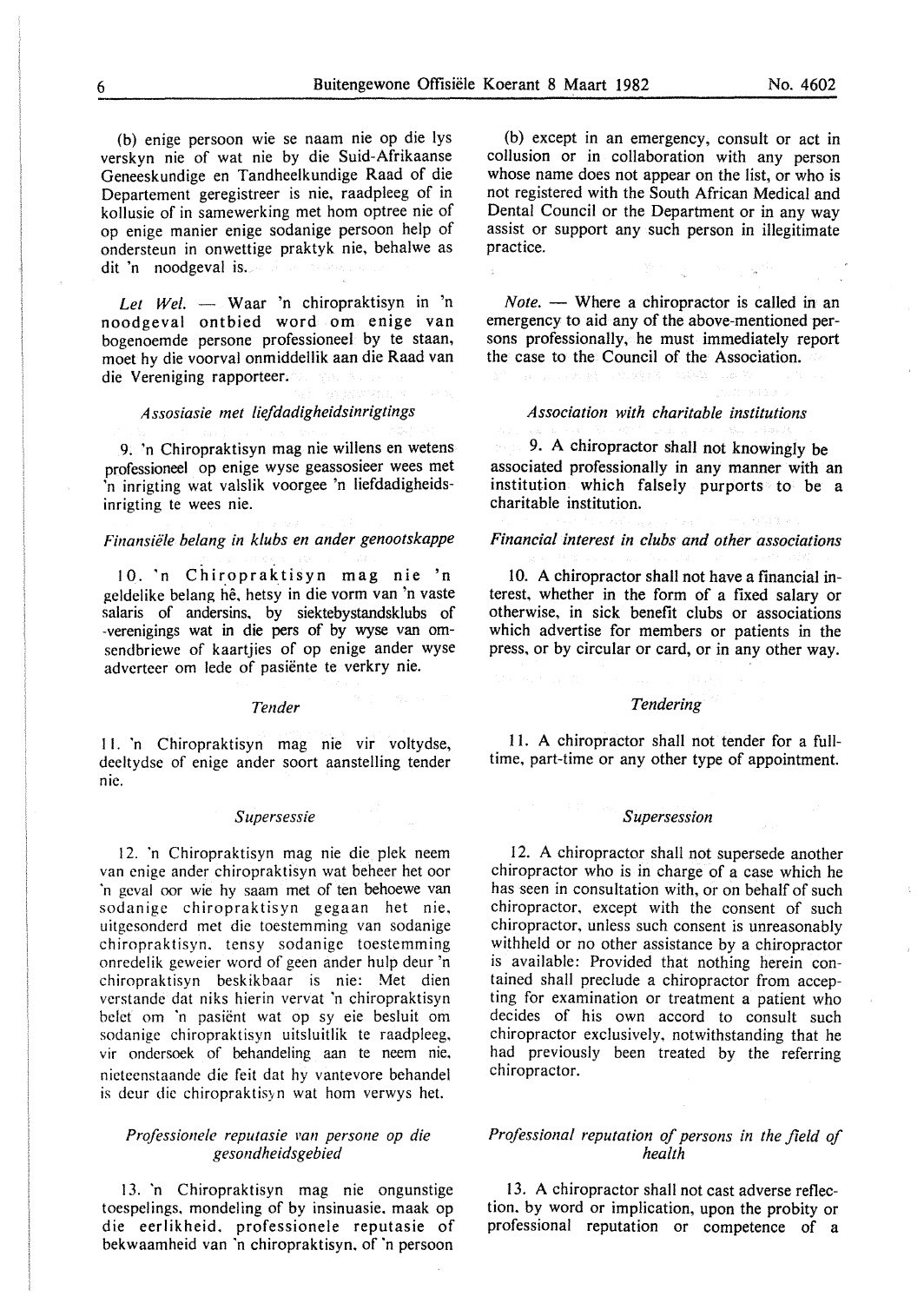geregistreer by die Suid-Afrikaanse Geneeskundige en Tandheelkundige Raad of die Suid-Afrikaanse Raad op Verpleging of die Departement nie.

#### *Professionele geheimhouding*

14. ( 1) 'n Chiropraktisyn mag geen inligting aangaande die aandoenings van 'n pasient wat nie bekend gemaak behoort te word nie, mondeling of skriftelik openbaar aan enigiemand anders as die pasient nie behalwe met die uitdruklike toestemming van die pasient, of in die geval van 'n minderjarige, met die toestemming van sy ouer of voog, of, in die geval van 'n pasient wat oorlede is, met die toestemming van sy naasbestaande of die eksekuteur van sy boedel.

(2) In 'n geregshof mag die inligting in subreël (1) genoem, alleenlik onder protes openbaar gemaak word en nadat die voorsittende regterlike beampte gelas bet dat dit openbaar gemaak word.

#### *Sertifikate*

15. 'n Chiropraktisyn mag nie 'n sertifikaat in sy professionele hoedanigheid uitreik nie tensy hy uit eie waarneming daarvan oortuig is dat die feite daarin vermeld juis is.

#### *Gebruik van onaanneemlike toestelle en tegnieke*

16. 'n Chiropraktisyn mag nie in die uitoefening van sy praktyk gebruik maak van -

(a) enige soort behandeling, toestel of tegniese proses wat geheim is of waarvan beweer word dat dit geheim is nie;

(b) enige toestel wat by ondersoek nie in staat blyk te wees om te voldoen aan die aansprake wat ten opsigte daarvan gemaak is nie;

(c) enige tegniek, toestel of behandeling wat nie binne die gebied van die chiropraktyk aanvaar word nie.

#### *Spreekkamers*

17. (1) 'n Chiropraktisyn se spreekkamers mag nie 'n ingang he deur, of 'n naamplaat he by die ingang tot, 'n perseel wat gelisensieer is om bedwelmde drank te verkoop, 'n apteek of 'n winkel vir gesondheidsvoedsel nie.

(2) 'n Chiropraktisyn mag nie 'n stel kamers as spreekkamers, wagkamers of vir enige ander professionele doel saam gebruik met persone wie se name nie by die Departement of die Suid-Afrikaanse Geneeskundige en Tandheelkundige chiropractor, or a person registered with the South African Medical and Dental Council or the South African Nursing Council or the Department.

#### *Professional secrecy*

14. (1) A chiropractor may not divulge, verbally or in writing, to any person other than the patient any information which should not be divulged regarding the ailments of a patient except with the express consent of the patient or, in the case of a minor, with the consent of his parent or guardian or, in the case of a deceased patient, with the consent of his next-of-kin or the executor of his estate.

(2) In a court of law information referred to in subrule (1) shall only be divulged under protest and after the presiding judicial officer has directed that such information should be so divulged.

#### *Certificates*

15. A chiropractor shall not issue a certificate in his professional capacity unless he is satisfied from personal observation that the facts are correctly stated therein.

#### *Use of unacceptable apparatus and techniques*

16. A chiropractor shall not make use, in the conduct of his practise, of -

(a) any form of treatment, apparatus or technical process which is secret or is claimed to be secret;

(b) any apparatus which proves upon investigation to be incapable of fulfilling the claims made in regard to it;

(c) any technique, apparatus or procedure not accepted within the chiropractic field.

#### *Consulting rooms*

17. (I) The consulting rooms of a chiropractor shall not have an entrance through or a nameplate at the entrance of premises licensed to sell intoxicating liquor, a pharmacy or health food shop.

(2) A chiropractor shall not share a suite of rooms for consulting, waiting or any other professional purpose with persons whose names are not registered or entered with the Department or the South African Medical and Dental Council,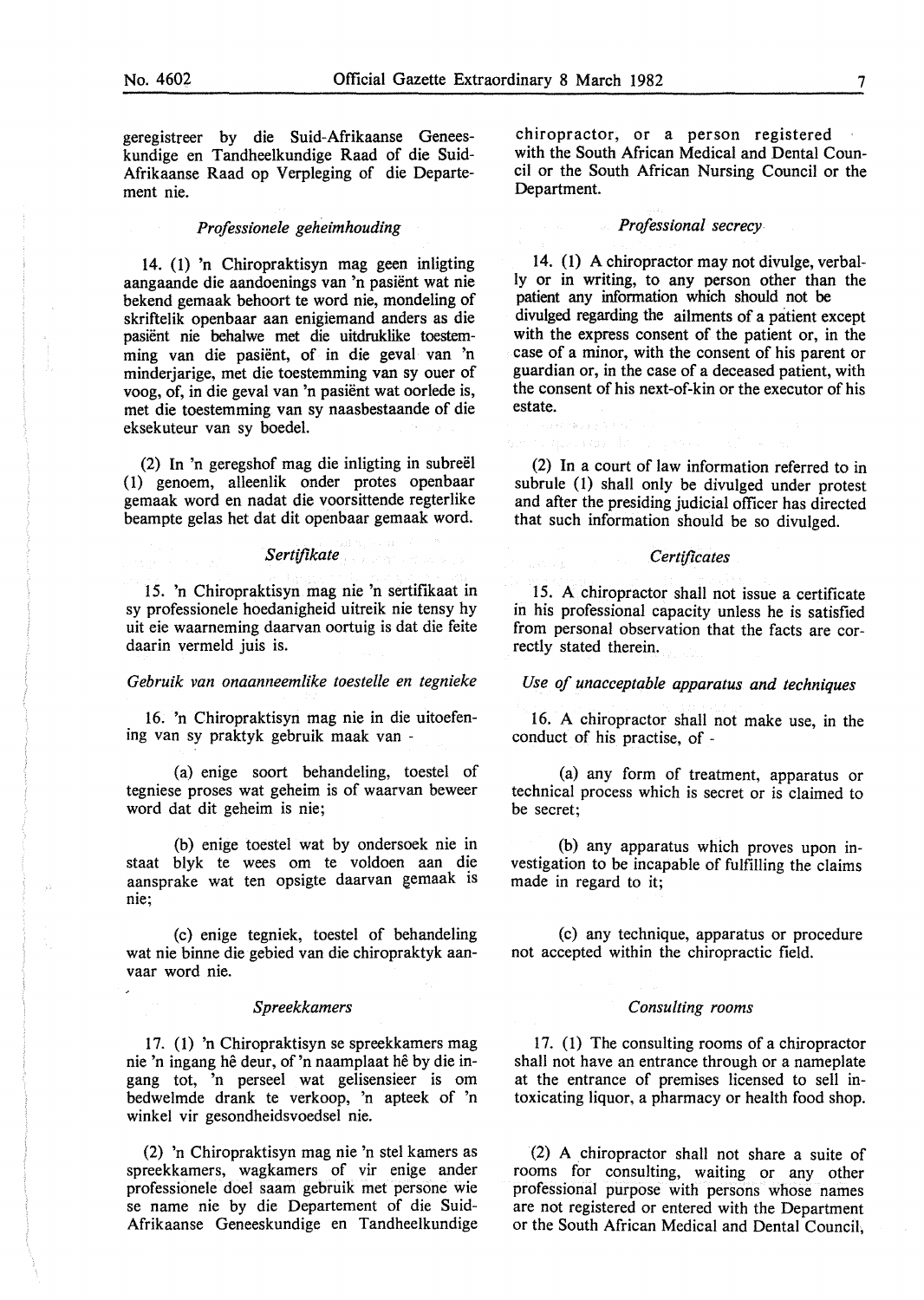Raad geregistreer of ingeskryf is nie, tensy sodanige samegebruik skriftelik deur die Raad van die Vereniging gemagtig is.

(3) 'n Chiropraktisyn mag nie in verband met sy spreekkamers die uitdrukking "hospitaal", "kliniek" of enige soortgelyke naam gebruik, wat die publiek kan laat glo dat die spreekkamers deel uitmaak van 'n hospitaal, verpleeginrigting of ander soortgelyke inrigting, of eienskappe besit wat verskil van die van gewone spreekkamers nie, of vanuit sy spreekkamers of enige aangrensende kamer of kamers of enige kamer of kamers op dieselfde verdieping medikamente, medisyne, gesondheidsvoedsel of toestelle wat gewoonlik vir wins in 'n apteek, 'n winkel van 'n algemene handelaar, 'n winkel vir gesondheidsvoedsel of in enige ander winkel verkoop word, verkoop of van die hand sit nie.

### *R adiologiepraktyk*

法国有着 人名利尔

18. 'n Chiropraktisyn mag nie 'n X-straalfoto neem vir 'n ander persoon as sy pasient of medechiropraktisyn of 'n geregistreerde geneesheer of 'n persoon wat by die Departement geregistreer is nie.

#### *Pligsversuim teenoor die Raad van die Vereniging*

19. 'n Chiropraktisyn moet hom weerhou van enige opsetlike handeling of versuim wat verhinder of wat daarop bereken is om te verhinder dat die Raad van die Vereniging sy wetlike pligte uitvoer.

#### *Uitbuiting*

20. 'n Chiropraktisyn mag nie toelaat dat hy op so 'n manier uitgebuit word dat dit tot die nadeel van die publiek of professionele belang strek nie.

#### *R ondreispraktyk*

21. (I) 'n Chiropraktisyn mag nie 'n gereelde rondreispraktyk op 'n plek waar 'n ander praktisyn gevestig is, uitoefen nie, tensy hy in sy praktyk 'n voile en bevredigende diens aan sy pasiënte lewer, soortgelyk aan en teen dieselfde koste as die diens wat hy sou !ewer in die gebied waarin hy woonagtig is.

(2) 'n Chiropraktisyn moet op die volgende wyse van sy voorgenome professionele besoek aan enige plek kennis gee:

(a) Per brief, in 'n verseëlde koevert, geadresseer aan 'n bona fide-pasient. Kaarte wat die reisplan aandui. mag nie gebruik word nie. (Vir die doe! van hierdie paragraaf beteken "bona fideunless such sharing is authorised in writing by the Council of the Association.

(3) A chiropractor shall not use in connection with his consulting rooms the terms "hospital", "clinic" or any other similar term which might lead the public to believe that the consulting rooms are part of a hospital, nursing home or other similar institution or have features differing from those of ordinary consulting rooms, and shall not sell or dispose of from his consulting rooms or any adjoining room or rooms or any room or rooms on the same floor medications, drugs, health foods or appliances normally sold for profit in a pharmacy, general dealer's store, health food shop or any other shop.

## *Practice of radiology*

adawa shekara wa mashi wa Magazari ya Tanz

18. A chiropractor may not take a sciagram for a person other than his patient or fellow chiropractor or registered medical practitioner or person registered with the Department.

#### *Breach of duty towards the Council of the Association*

19. A chiropractor shall refrain from any wilfull act or omission which prevents or is calculated to prevent the Council of the Association from carrying out its lawful duties.

#### *Exploitation*

20. A chiropractor shall not permit himself to be exploited in a manner detrimental to the public or professional interest.

#### *Itinerant practice*

21. (1) A chiropractor may not carry on a regular itinerant practice at a place where another practitioner is established, unless he renders in his practice a full and satisfactory service to his patients similar to and at the same cost as the service he would render in the area in which he is resident.

(2) A chiropractor shall notify his intention to visit any place in his professional capacity in the following manner:

(a) By letter, enclosed in a sealed envelope, addressed to a bona fide patient. Itinerary cards shall not be used. (For the purposes of this paragraph, "bona fide patient" means a patient who has been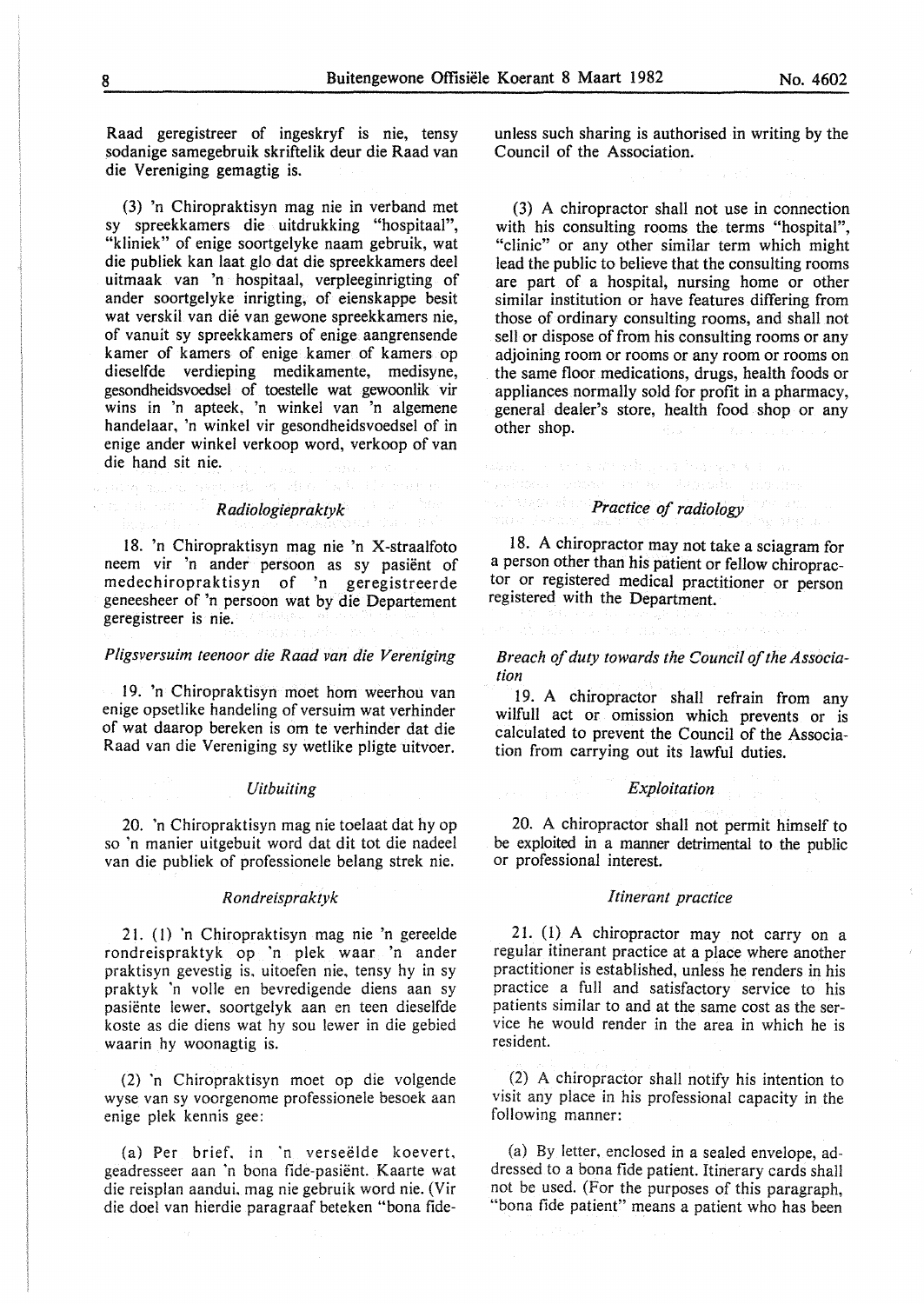pasient" 'n pasient wat deur die betrokke chiropraktisyn behandel is gedurende die 12 maande. wat die maand waarin die kennisgewing uitgestuur word, onmiddellik voorafgaan); en/of

(b) deur die aanbring van 'n naamplaat, met sy naam en spreekure daarop, by sy spreekkamer in daardie dorp. Abera sunina a clubase

(3) Waar 'n dorp waarin daar 'n inwonende chiropraktisyn is, besoek word, moet sodanige besoeke afgele word -

(i) minstens een kee~ per maand;

(ii) in kamers vir die doel gehou, waaraan 'n naamplaat aangebring is waarop die dae en ure van besoek aangegee word.

*Beperkings ten opsigte van die bestek van praktyk*  Ul Desvieto proposto shall before Milanusev

Permits the

22. (1) Professionele handelinge ten opsigte van die volgende toestande, wat buite die omvang van die chiropraktyk · val, mag nie deur 'n chiropraktisyn verrig word nie:

(a) Aansteeklike en oordraagbare siektes;

(b) septiese foci soos absesse;

(c) aile soorte gewasse, betsy benigne of maligne;

(d) besmetting deur parasiete;

(e) aile toestande te wyte aan toksiese aanwendings of innames;

(0 trauma, frakture, *o(* beskadiging of vernietiging van sagte weefsel wat chirurgiese herstel nodig het;

(g) geestesversteurings;

<sup>om</sup> (h) verloskunde en ginekologie;

. (i) enige toestand wat . inwendige ondersoek nodig maak: Met dien verstande dat die uitvoering deur 'n chiropraktisyn van die volgende inwendige ondersoeke as professionele gedrag beskou word:

(i) Ondersoek van die stuitjie deur die rektum;

(ii) enige visuele ondersoek met die blote oog of met die gebruik van 'n oftalmoskoop, of otoskoop, met inbegrip van ondersoek van die mond, oor, neus en keel;

0) behandeling met medisyne, chirurgie, of Xstrale, radium of isotope.

(2) 'n Chiropraktisyn mag nie 'n binneaarse bloedmonster van iemand neem of laat neem nie. treated by the chiropractor concerned during the 12 months immediately preceding the month in which the notification is despatched.)

(b) By affixing a nameplate bearing his name and hours of attendance at his consulting room in that town. acibed si seles mains

(3) Where a town is visited in which there is a resident chiropractor, such visits shall be made -

(i) at least once a month;

 $\sim$  (ii) at rooms maintained for the purpose, to. which shall be affixed a nameplate on which are set out the days and hours of attendance.

## *Limitations as to the scope of practice*

 $22$  (1) Professional acts in relation to the following conditions, which shall be outside the ambit of chiropractic practice, shall not be performed by a chiropractor: was well as a confirmed by a chiropractor:

(a) Infectious and contagious diseases;

(b) septic foci such as abscesses;

(c) neoplasms of all kinds, whether benign or malignant;

(d) parasitic infestations;

(e) all conditions due to toxic application or ingestion;

(f) trauma, fractures, or soft tissue damage or destruction requiring surgical repair;

(g) mental derangements;

(h) obstetrics and gynaecology;

(i) any condition in respect of which an internal examination is indicated: Provided that it shall be regarded as professional conduct for a chiropractor to carry out the following internal examinations:

(i) Examination of the coccyx through the rectum;

(ii) any visual examination with the naked eye or by means of an ophthalmoscope, or otoscope, including examination of the mouth, ear, nose and throat:

(j) treatment by means of medicines, surgery, or X-rays, radium or isotopes.

(2) A Chiropractor shall not withdraw an intravenous blood sample or have such sample withdrawn from any person.